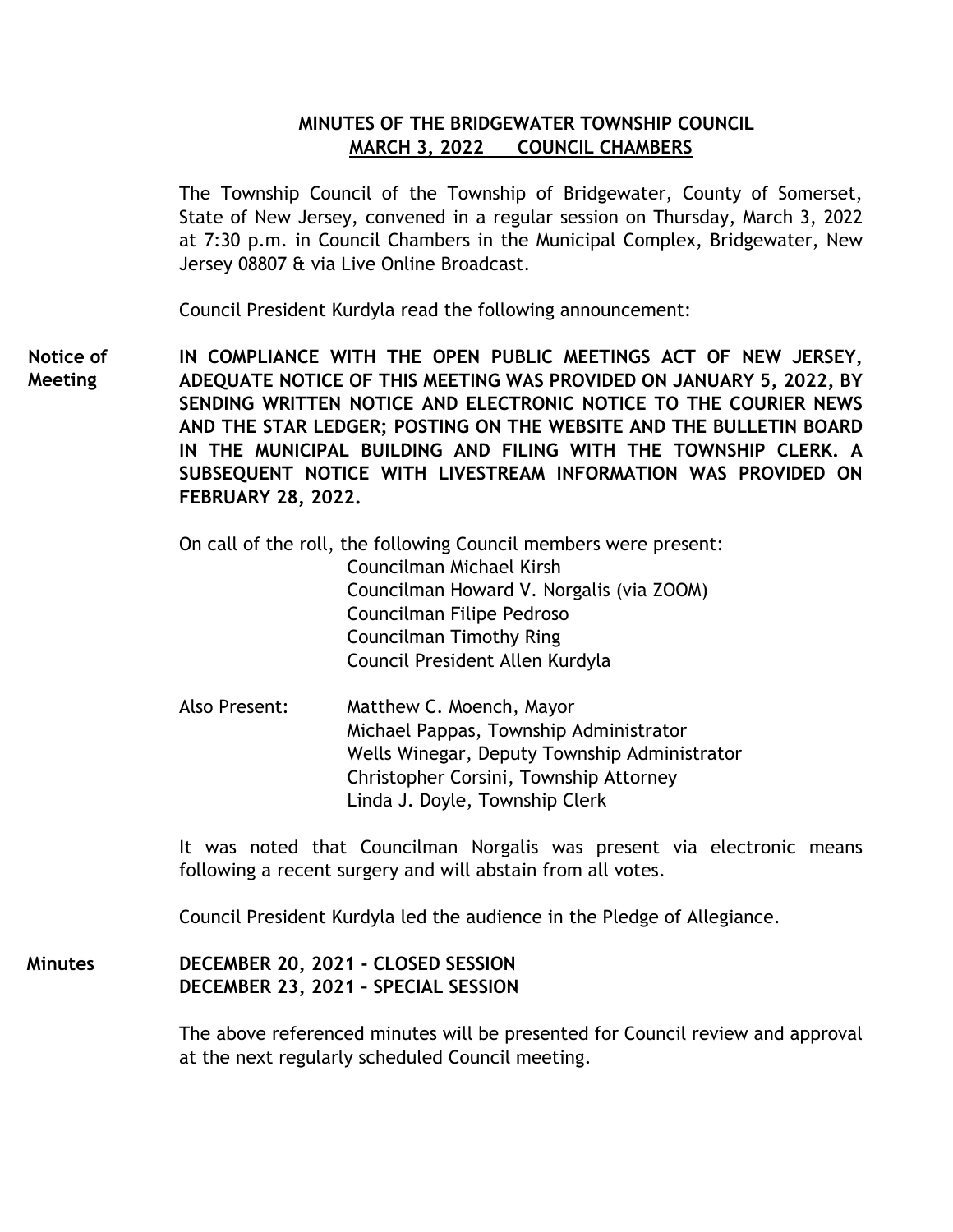Mayor Matthew C. Moench thanked the Council for attending the round table community conversation that was held earlier and acknowledged them for their leadership and support. The Mayor explained there was a very troubling incident at the mall that resulted in a lot of national media tension on both the Township and Police Department. That matter was referred to the County Prosecutor's office by Police Chief Payne where it is currently under review. Mayor Moench further explained we do not control the Prosecutor's office as they are an independent agency which has up to 45 days to complete their investigation and provide a report to us with regard to their factual findings and potential legal conclusions. If appropriate, disciplinary proceedings will ensue depending on their report. The Police officers, by law and by contract, have a process which we have to follow with regard to disciplinary action. Mayor Moench stated Administration will ensure the public is aware of the different steps in the process, being mindful that there are laws governing IA investigations, employment actions and a limit to the information that can be relayed to the public. **Mayor's Reports**

> Separate and apart from that incident, Mayor Moench stated there are proactive measures that we are undertaking. Earlier tonight, there was a community communications panel which was cohosted with Commissioner Director Shanel Robinson. This was a great opportunity to hear from folks who have a completely different perspective than we do on the incident, policing in general and race relations, both within the town as well as within the broader community. Mayor Moench added Administration will commit to have an independent expert come in to work with the township to either guide us through the disciplinary process, to the extent that that is appropriate as well as to look at the broader picture by making sure we are taking the actions appropriate to ensure our Police Department is functioning in the highest level. Mayor Moench added we expect that our independent consultant will have a report for us with recommendations and findings that are separate from the specific mall incident. In the meantime, we will continue to seek feedback from the public as we have made a lot of new connections and engagement with folks and organizations that will be helpful to us in implementing some of these initiatives as well as making sure we are communicating more broadly to the public.

> Mayor Moench thanked the Council for their feedback, advise, guidance and support in the last two weeks. He also thanked the public for their patience during this process and for their comments and input as it is helpful in determining how best to move forward.

Councilman Kirsh

**Council Reports**

Was present during the community round table. Councilman Kirsh stated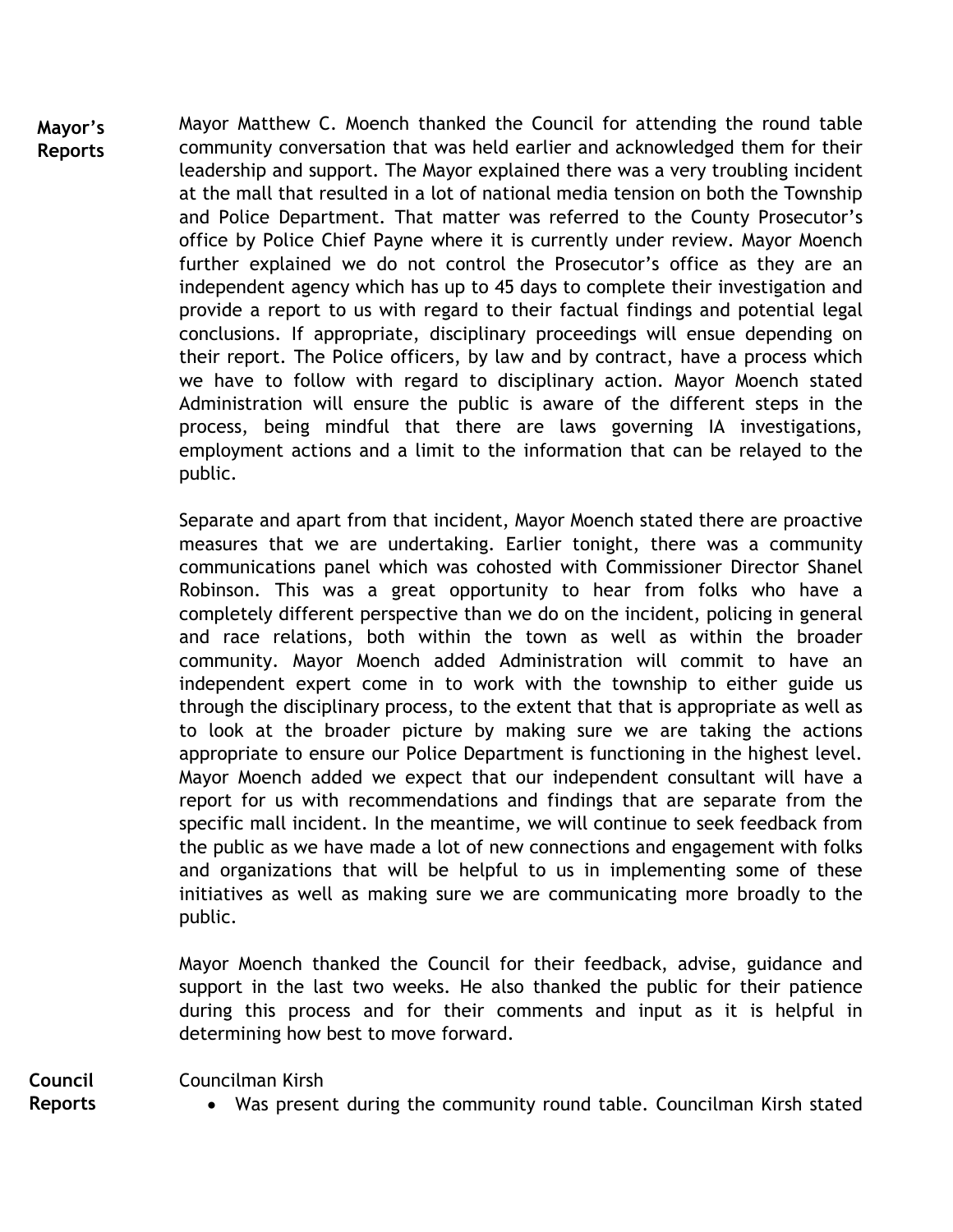it was an outstanding exchange of ideas and thoughts of which he was glad to have been a part of. He added that hearing the different perspectives makes him a better council member and he looks forward to working with the Mayor and administration on any next steps and followups.

Councilman Pedroso:

- Thanked Mayor Moench for running the community round table earlier today noting it was an exceptional program. Councilman Pedroso stated he issued a public comment regarding the mall incident and for those interested, same is available online.
- His thoughts and prayers are with the people of Ukraine as they go through the current devastating humanitarian issue.

Councilman Ring:

• Nothing new to report

Council President Kurdyla

 Echoed Councilman Kirsch's comments and thanked Mayor Moench for hosting the community meeting this evening adding this is a positive step forward for many reasons.

#### **ALAN FROSS Proclamation**

Alan Fross and his family were present to receive this proclamation. Mr. Fross' contributions were acknowledged and appreciated.

Matthew C. Moench, Mayor read the following proclamation

## **HONORING THE SERVICE OF FORMER PLANNING BOARD CHAIRMAN ALAN FROSS AND HIS CONTRIBUTION TO BRIDGEWATER TOWNSHIP**

**WHEREAS,** Alan Ross moved to Bridgewater in 1993, settling down on Erin Court in the Bradley Gardens area; and

**WHEREAS,** Alan and his wife of 32 years, Susan, and their two children Liana and Kyle have been active in our Bridgewater Family; and

**WHEREAS,** Alan was drafted in 1972 and served his country proudly in the US Naval Air Reserve, for 6 years; and

**WHEREAS,** Alan has been an adamant volunteer in our community, coaching Girls Rec Softball, Boys Rec Baseball and Soccer, and the Bridgewater Blue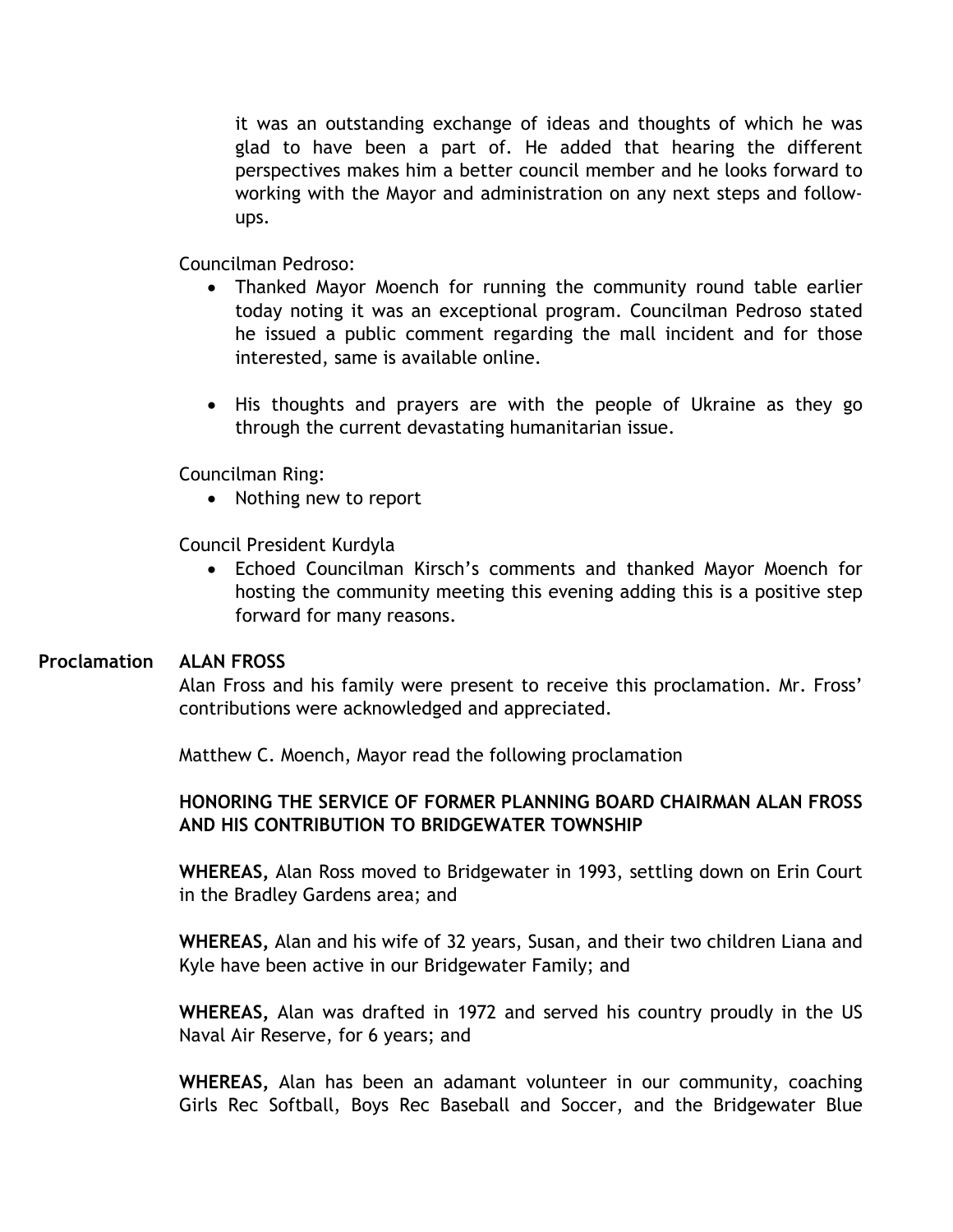Diamonds girls fast pitch softball team; and

**WHEREAS,** Alan dedicated over 300 of his evenings to Planning and Zoning board meetings over the course of 13 years and 3 mayors; and

**WHEREAS,** Alan availed Bridgewater of his leadership skills in his role as Chairman of the Planning board for 8 years, answering the call to serve under two mayors; and

**WHEREAS,** Alan retired from the Planning Board after over a decade of distinguished service, and thousands of hours of meetings whose outcomes impacted everyone in Bridgewater; and

**WHEREAS,** Alan Fross has always risen to the occasion to serve his family, friends, and community, and his time and efforts are greatly appreciated by the residents of Bridgewater;

**NOW, THEREFORE, BE IT RESOLVED**, Matthew C. Moench and the Bridgewater Township Council do hereby proclaim, their gratitude to Alan Fross for his years of service and commend him for his dedication to building a better Bridgewater.

#### **AN ORDINANCE AMENDING THE LOCATION OF THE C-1 NEIGHBORHOOD BUSINESS ZONE BOUNDARY LINE TO INCLUDE BLOCK 221, LOT 29, ALSO KNOWN AS 339 UNION AVENUE Presentation**

Thomas Genova, Director of Municipal Services was present to make a presentation as follows:

The Master Plan Reexamination Report was adopted by the Planning Board and has been forwarded to the governing body. This report addresses certain required areas outlined in the Municipal Land Use Law and is also intended to be considered as a Master Plan Revision. In addition to the recommendation for a new Master Plan, there are several areas of recommendation, a few of which are considered to be recommended for Ordinance amendment at this time. For example:

1. There is a recommendation for a zoning ordinance amendment for Block 221, lot 29 in order to achieve a reasonable opportunity for use of land to avoid a blighted area in Finderne. Abutting Lot 28 is a corner lot located at the intersection of Union Avenue and Adamsville Road, across from The Hoagie Hut and has an old building that has been vacant and in extreme disrepair for over fifteen years. The building is not being used and the property is a spot where trucks and automobiles park all over the lot. This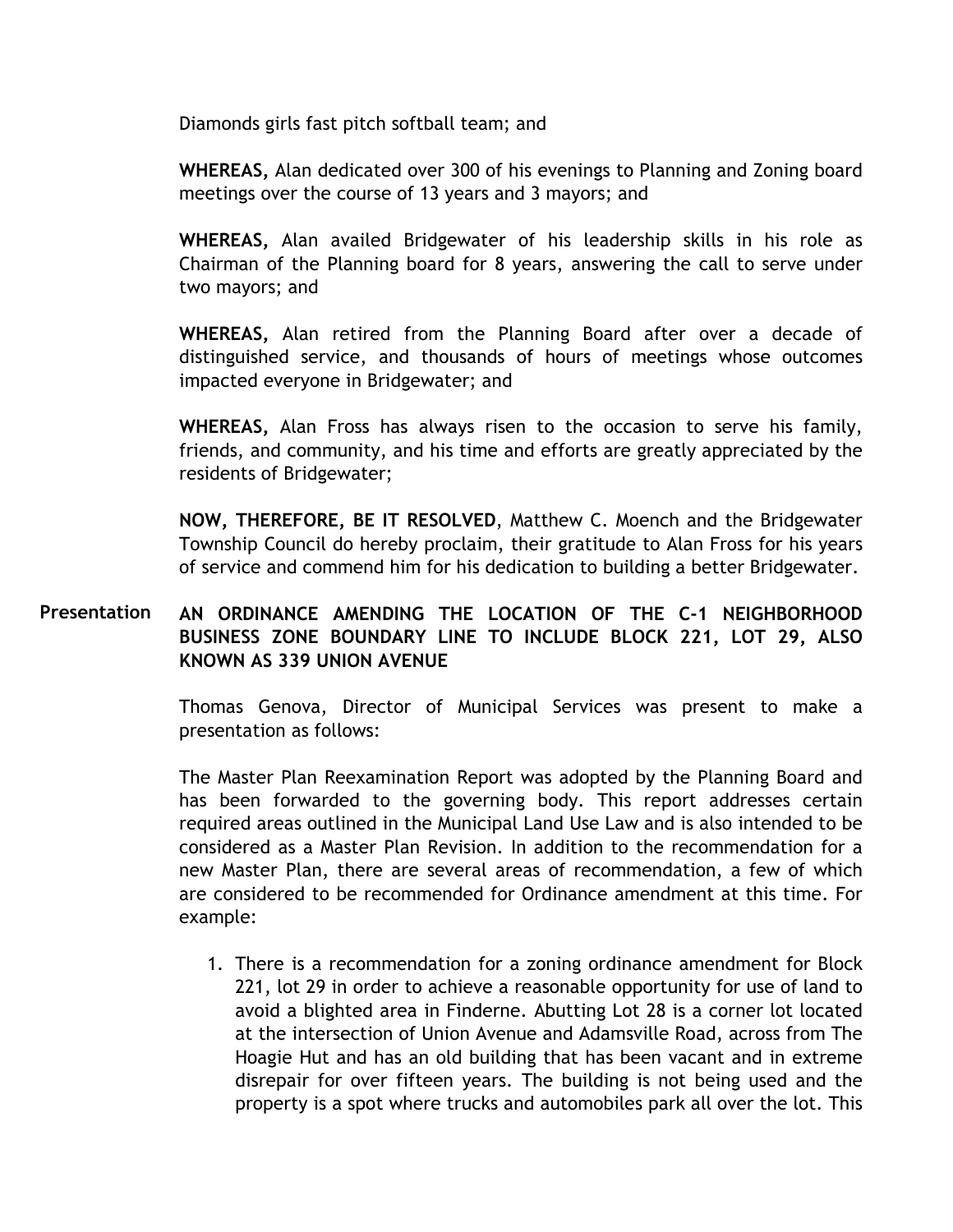building has been a blight in Finderne for a long time and has been the focus of at least two Zoning Board applications, but because the lot is so small, meaningful development is very difficult. The owner also owns the abutting lot, and rezoning this lot from the residential R-10.1 zone to the C-1 zone will make a reasonable size lot for development at this important intersection. A full description of this recommendation is found in the Reexamination Report (which you have) and further describes the reason for this rezone.

- 2. Another matter is that of allowing the craft brewery (microbrewery) with a limited brewery license (License 1b) where the former Somerville Lumber store was located. While the permitted principal uses of 'manufacturing' may already be interpreted to permit a craft brewery in the M1-C Manufacturing zone, it would be better to specifically note the craft brewery as a Principal permitted use in this zone in order to distinguish it from other zones that permit manufacturing. This can be accomplished by adding this use to the Principal permitted uses in the M1-C zone.
- 3. In order to eliminate unnecessary zones from the long list of zones, the Reexamination Report recommends that the Active Adult Residential zone, located along Route 202/206 North be deleted from the list. The AAR zone is an isolated, one-large lot condition that was originally created to offer age restricted housing on separate lots. It is now under construction for a House of Worship and clearly not available for senior housing.
- 4. As is done every year, the Zoning Board of Adjustment, provided its Annual Report to the governing body and to the Planning Board. The Board recognized that, despite the zone in which they lie, homes are often built right up to the front yard setback line, which prevents the addition of a small porch over the front door of homes without spending a good deal of money to apply to the Zoning Board for a variance. The Zoning Board recommends revision to the ordinance to allow for these small front porches over the front door. This is also recommended in the Reexamination Report.

Relief for the home owner is also recommended for open, rear yard decks. The recommended ordinance amendment would allow decks to be 12' closer to the rear than currently permitted.

5. The Reexamination Report recommends that Bridgewater conform to the July, 2021 Municipal Land Use Law amendment by adopting an ordinance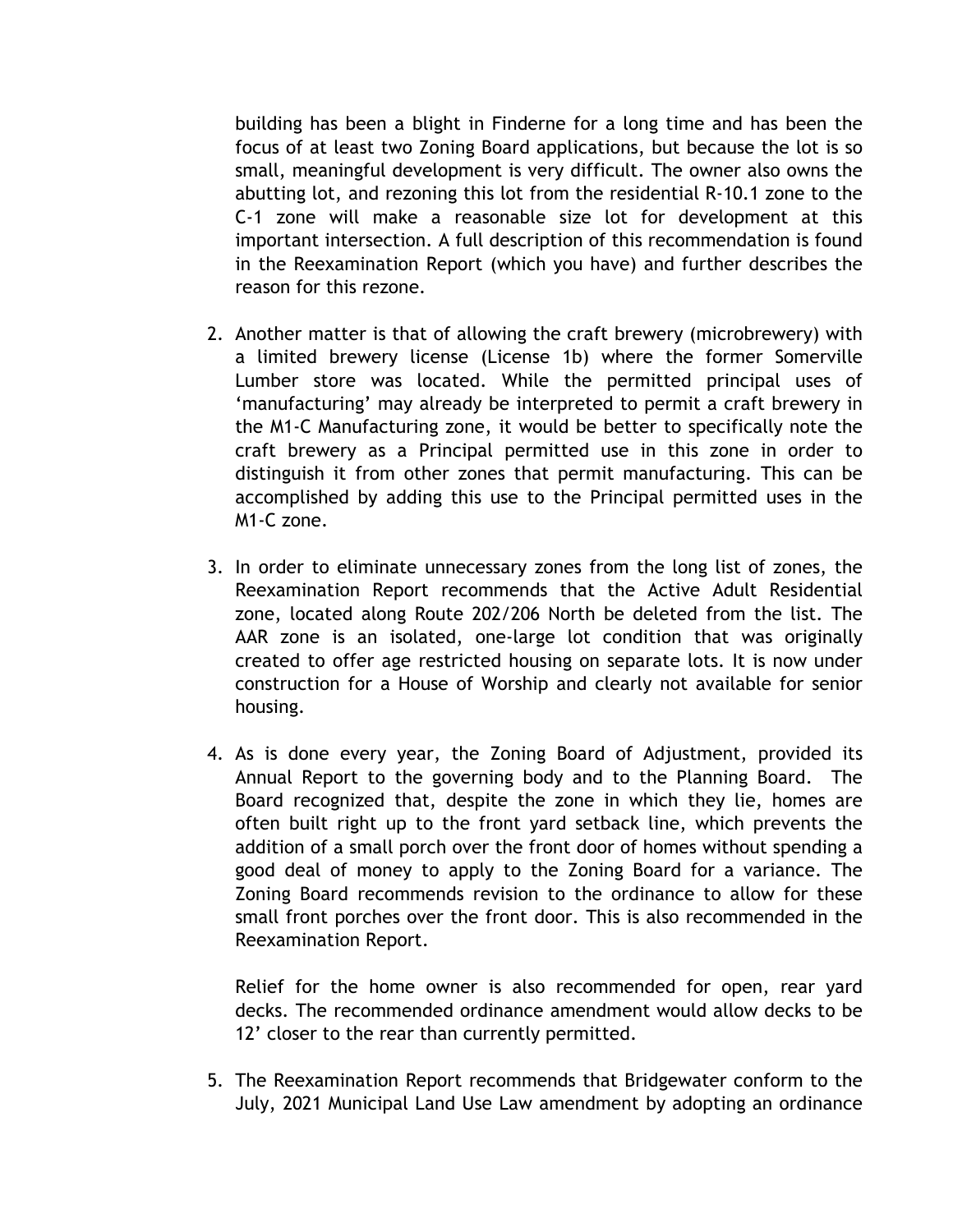to require an Electric Vehicle Readiness Plan for all commercial and multifamily developments. This conservation element requires applicants to develop designs for all new parking stalls.

Bridgewater Township has already been successful in securing electric vehicle charging stations at some offices and there is a bank of charging stations that has been approved for the parking area at the Wawa, near the Promenade Shopping Center, as well as at the Bridgewater Commons Mall, so this amendment is consistent with township development patterns.

Following the presentation, Thomas Genova, Director of Municipal Services fielded questions from the Council.

Members of the public wishing to address the Council on any matter will be allowed two minutes to speak unless there are unusual circumstances. **Public Comment** 

> On motion of Councilman Kirsh, seconded by Councilman Pedroso, the meeting was opened to the public for comment.

Cathy Franco, 766 Weemac Road, Bridgewater, NJ 08807

- She acknowledged that it has been a difficult time for everyone following the recent events at the Bridgewater Commons Mall. She thanked Michael Pappas, Township Administrator for making space available for a press conference on Wednesday in order to keep things calm.
- Thanked the administration staff for making the community conversation possible and wondered whether there would be a link for those unable to attend the meeting to view the meeting from their homes.
- As we move forward, Ms. Franco requested that as a leadership of the township, an example is set by being accepting of different points of view and of all diversity. She asked that there is more tolerance of the diversity of opinions and that a good example is set in the way we deal with residents and with each other.
- Requested that Council consider increasing the two-minute time limit for public comment.
- Expressed concern over some of the resolutions on tonight's agenda that have an increased cost.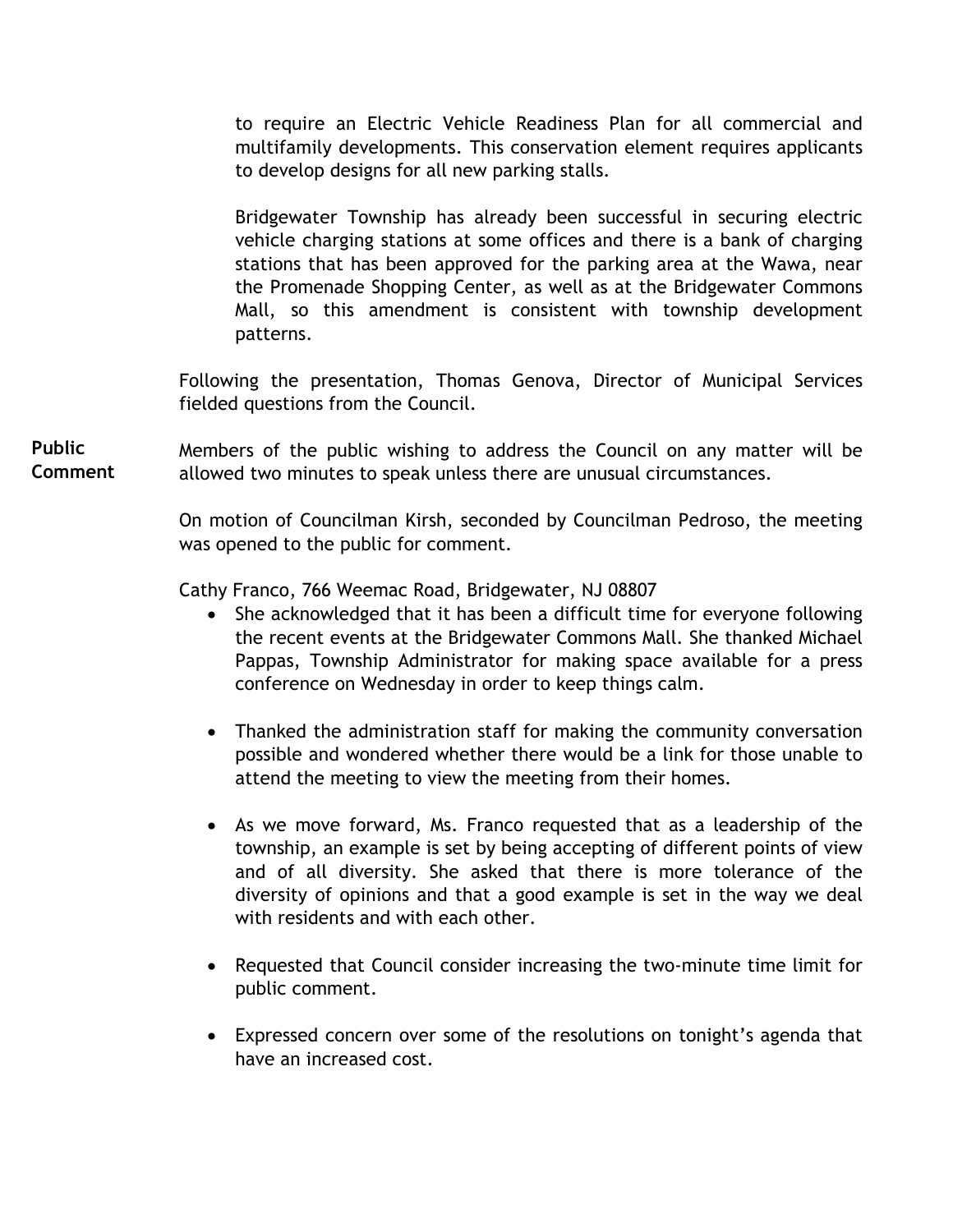Adam Alb, 1482 Long Road, Bridgewater, NJ 08807

Stated he has two properties in Martinsville, one of which is farm land and the other is a residence. He wondered if the Council was familiar with the right to farm act noting over the years, he has had trespassing issues and felt harassed by township officials and others who are not aware this is a private property and not following the right protocols in addressing any concerns. Michael Pappas, Township Administrator and Police Chief Payne will meet with Mr. Alb to address his concerns. Further the right to farm act will be presented to the Council for their review and next steps in supporting Mr. Alb.

George Bateman, 94 Catherine Lane, Bridgewater, NJ 08807

Was impressed with the meeting earlier today as there were some intelligent people with a lot of compassion. He added that Bridgewater and Somerset County has done well in hiring good people.

On motion of Councilman Ring, seconded by Councilman Kirsh, the public comment portion was closed.

**BOND ORDINANCE PROVIDING AN APPROPRIATION OF \$8,000,000 FOR VARIOUS ROAD IMPROVEMENTS, INCLUDING BUT NOT LIMITED TO NEWBERRY STREET, BELLACONE STREET, CHESTNUT STREET, WALTERS BROOK DRIVE NORTH, ROLLING HILLS ROAD, ROLLING KNOLLS WAY, SHERLIN DRIVE, SHERWOOD ROAD, HICKORY DRIVE, CORNELL ROAD, SUSSEX STREET, LINBERGER DRIVE, MIDDLEBROOK ROAD AND LIEDL AVENUE, INCLUDING CURBING, MILLING, PAVING, DRAINAGE, SEWER AND OTHER MISCELLANEOUS IMPROVEMENTS AND VARIOUS ROAD OVERLAYS THROUGHOUT THE TOWNSHIP IN AND BY THE TOWNSHIP OF BRIDGEWATER, IN THE COUNTY OF SOMERSET, NEW JERSEY AND AUTHORIZING THE ISSUANCE OF \$7,600,000 BONDS OR NOTES OF THE TOWNSHIP FOR FINANCING PART OF THE APPROPRIATION. Introduction of Ordinances** 

> Mayor Moench stated this is year two of our five-year commitment to make improvements to the infrastructure of our roads. The roads listed are the main roads but other smaller roads will also be included. The road plan was a success last year and we look forward to another successful year.

> Councilman Pedroso expressed concern as he wondered how bonding for these roads will fall in place with the overall budget and how that will impact the taxpayers.

> Mayor Moench stated interest rates are low and bonding this will give us favorable pricing. Council was in consensus to move forward with the 5-year commitment they made to improve our infrastructure.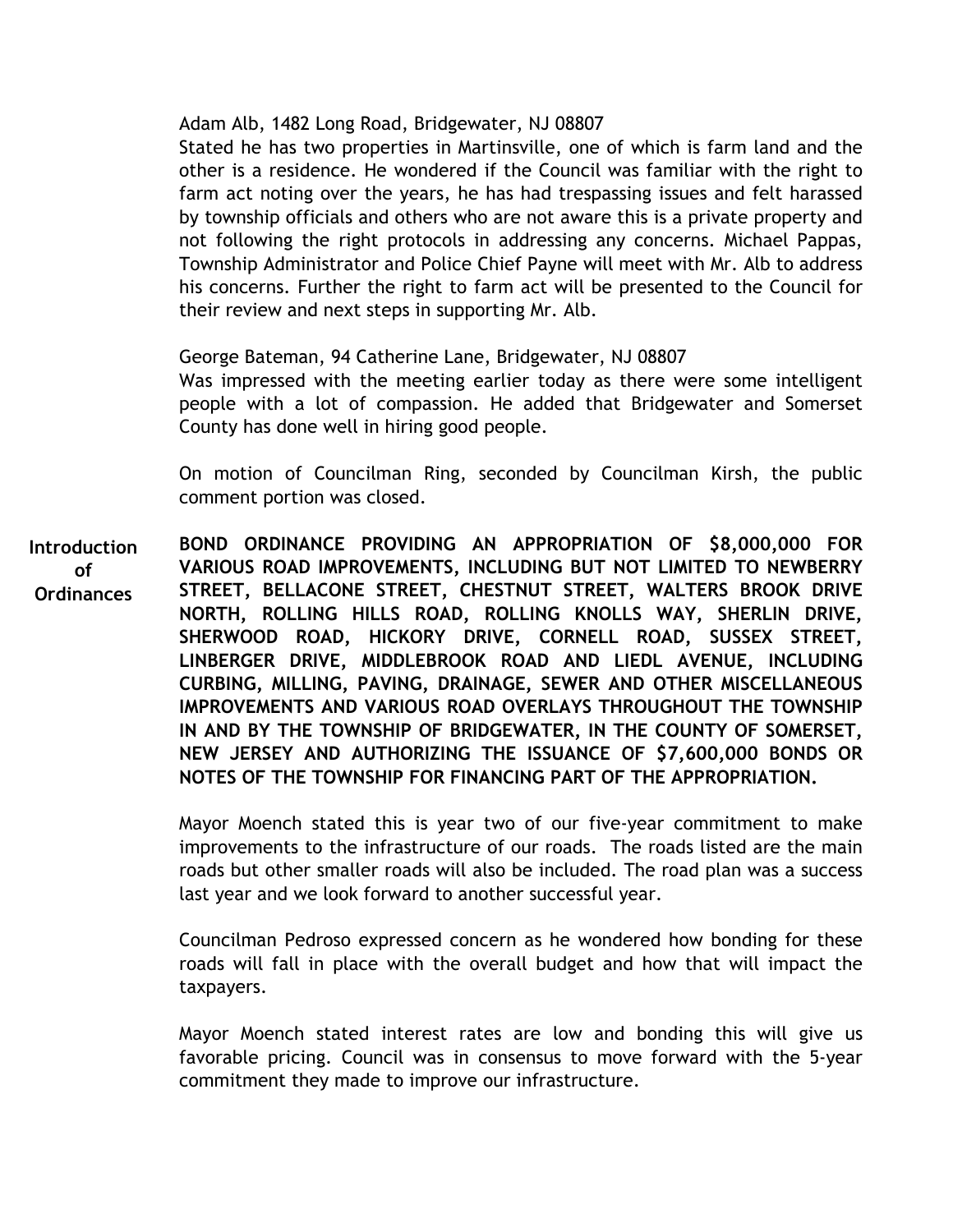On motion of Councilman Kirsh, seconded by Councilman Ring, the foregoing Ordinance was proposed. The vote was as follows:

| Councilman Kirsh          | Aye     |
|---------------------------|---------|
| Councilman Norgalis       | Abstain |
| Councilman Pedroso        | Abstain |
| <b>Councilman Ring</b>    | Aye     |
| Council President Kurdyla | Aye     |

## **[THE ORDINANCE WAS INTRODUCED.](https://www.bridgewaternj.gov/wp-content/uploads/2022/06/22-03-Bond-Ordinance-8-Mil.pdf)**

A copy of resolution **[#22-03-03-063](https://www.bridgewaternj.gov/wp-content/uploads/2022/06/22-03-03-063.pdf)** is appended to the official minutes

Linda J. Doyle, Township Clerk read the following report:

**BE IT FURTHER RESOLVED,** that the said pending ordinance be passed on first reading and advertised as required by statute fixing the  $17<sup>th</sup>$  day of March, 2022, at 7:30 p.m. prevailing time on said day as the time and the Bridgewater Township Municipal Court Chambers at 100 Commons Way in said Township as the place for hearing and final action; and

**FURTHER RESOLVED,** that the Township Clerk shall forthwith post on the bulletin board in the Township Municipal Building at 100 Commons Way, a true copy of said ordinance and make copies available to members of the general public and spread the same upon the minutes of the meeting.

**FURTHER RESOLVED,** that the Director of Finance will forward the Supplemental Debt Statement received this date electronically to the Division of Local Government Services in the Department of Community Affairs, Trenton, New Jersey.

#### **PROVIDING FOR EMERGENCY TEMPORARY APPROPRIATION IN THE AMOUNT OF \$300,000.00 FOR THE CAPITAL IMPROVEMENTS FUND Resolutions**

Mayor Moench stated this resolution will allow us to move monies from the temporary budget to the capital improvements fund in order to conduct business as we await adoption of the 2022 municipal budget.

On motion of Councilman Ring, seconded by Councilman Kirsh, the foregoing resolution was proposed. The vote was as follows:

| Councilman Kirsh       | Aye     |
|------------------------|---------|
| Councilman Norgalis    | Abstain |
| Councilman Pedroso     | Aye     |
| <b>Councilman Ring</b> | Aye     |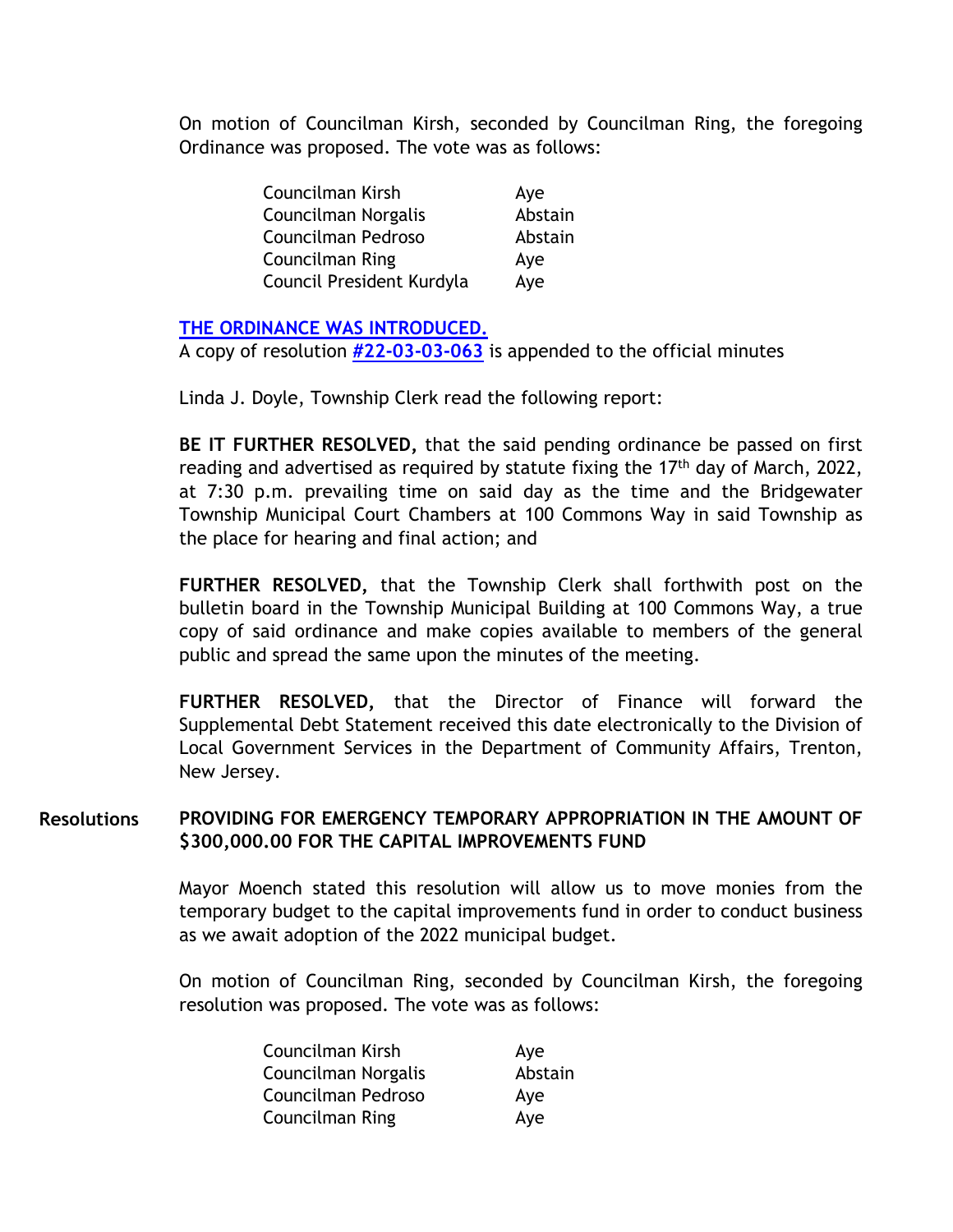Council President Kurdyla Aye

### **THE RESOLUTION WAS ADOPTED.**

A copy of resolution **[#22-03-03-064](https://www.bridgewaternj.gov/wp-content/uploads/2022/06/22-03-03-064.pdf)** is appended to the official minutes

## **RESOLUTION AUTHORIZING QUALIFIED VENDORS FOR VARIOUS OPEN-ENDED PROFESSIONAL ENGINEERING AND RELATED SERVICES FOR THE TOWNSHIP OF BRIDGEWATER FOR 2022**

Mayor Moench stated we have a list of engineers who have been prequalified to perform professional engineering and related services. William Burr, Township Engineer will work from this list when hiring for said services.

On motion of Councilman Ring, seconded by Councilman Kirsh, the foregoing resolution was proposed. The vote was as follows:

| Councilman Kirsh          | Aye     |
|---------------------------|---------|
| Councilman Norgalis       | Abstain |
| Councilman Pedroso        | Aye     |
| Councilman Ring           | Aye     |
| Council President Kurdyla | Aye     |

### **THE RESOLUTION WAS ADOPTED.**

A copy of resolution **[#22-03-03-065](https://www.bridgewaternj.gov/wp-content/uploads/2022/06/22-03-03-065.pdf)** is appended to the official minutes

**AUTHORIZATION TO RESCIND RESOLUTION NUMBER 21-06-10-168, ADOPTED BY COUNCIL JUNE 10, 2021, WHICH AUTHORIZED THE RENEWAL OF PLENARY RETAIL CONSUMPTION LIQUOR LICENSE #1806-33-011-008 FOR RUBY TUESDAY, INC. CURRENTLY INACTIVE FORMERLY LOCATED AT 754 ROUTE 202 TOWNE CENTER, BRIDGEWATER, NJ DUE TO N.J.S.A.33:1-12:39 SPECIAL RULING REQUIRED** 

**RENEWAL OF PLENARY RETAIL CONSUMPTION LIQUOR LICENSE 1806-33-011- 008 RUBY TUESDAY, INC. CURRENTLY INACTIVE FORMERLY LOCATED AT 754 ROUTE 202 TOWNE CENTER, BRIDGEWATER WITH SPECIAL RULING N.J.S.A. 33:1- 12:39 APPROVAL FOR TWO LICENSING TERMS 2021-2022 AND 2022- 2023** 

Township Clerk Doyle explained the Plenary Retail Consumption Liquor License for Ruby Tuesday, Inc. was last actively used on August 26, 2018 and required to file for special ruling consideration to permit renewal which was done on June 10, 2021. However, James B. Graziano, Director of the NJ Division of Alcoholic Beverage Control has considered all the facts and circumstances related to the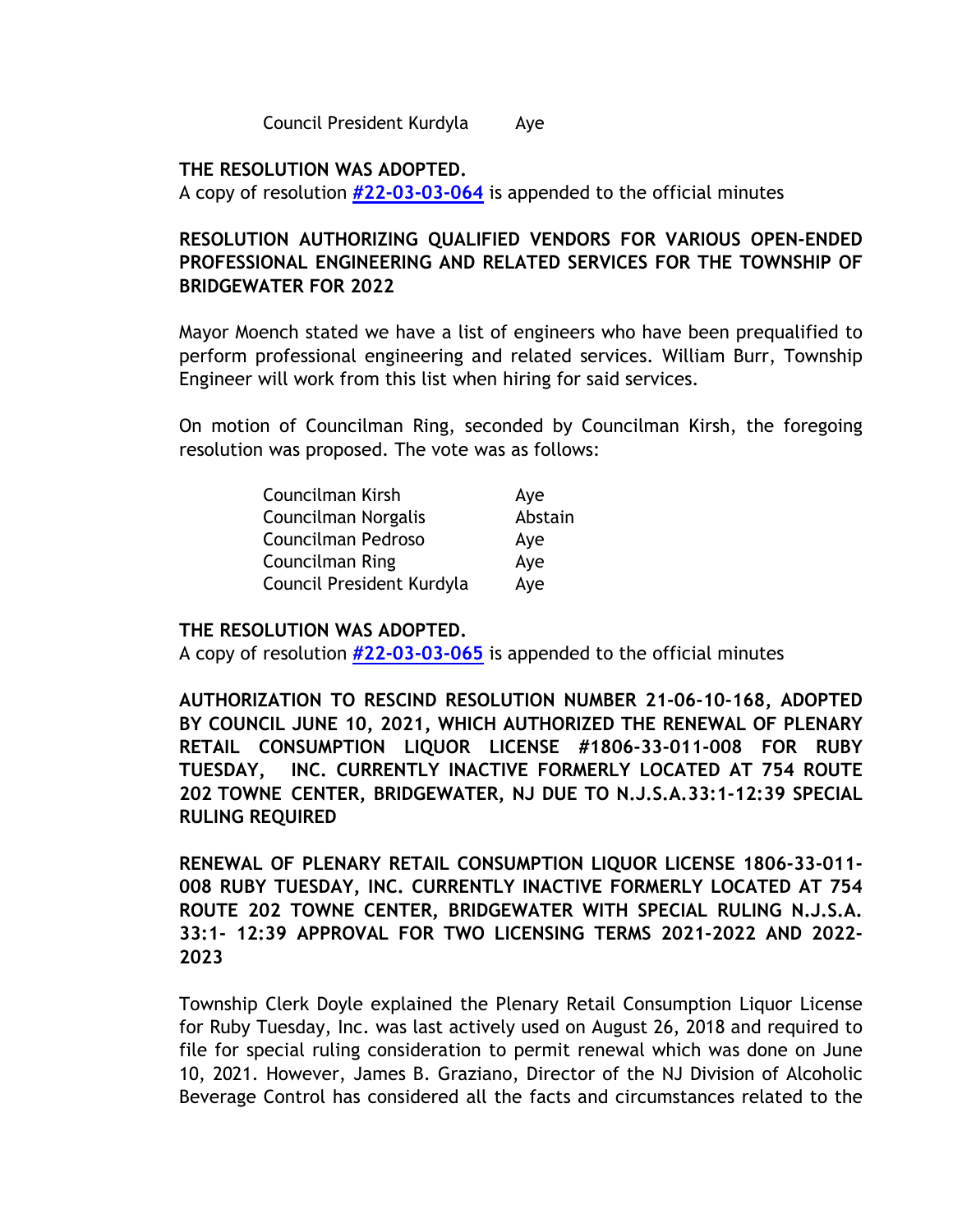inactive status of this license and has ruled the petitioner has established good cause in accordance with the statutory requirements and has granted a twoterm special ruling dated as of February 9, 2022 for renewal of this liquor license for the 2021-2022 and 2022-2023 license terms. The June 10, 2022 resolution must be rescinded in order to move forward with the recent special ruling.

On motion of Councilman Ring, seconded by Councilman Kirsh, the foregoing resolutions were proposed. The vote was as follows:

| Councilman Kirsh          | Aye     |
|---------------------------|---------|
| Councilman Norgalis       | Abstain |
| Councilman Pedroso        | Aye     |
| Councilman Ring           | Aye     |
| Council President Kurdyla | Aye     |

#### **THE RESOLUTIONS WERE ADOPTED.**

Copies of resolution **[#22-03-03-066 and #22-03-03-067](https://www.bridgewaternj.gov/wp-content/uploads/2022/06/22-03-03-066-thru-67.pdf)** are appended to the official minutes

**AWARD OF CONTRACT TO TLP CLIMATE CONTROL SYSTEMS, INC. 400 RIKE DRIVE, MILLSTONE, NEW JERSEY, 08510 FOR PLANNED SERVICE AND REPAIR TO VARIOUS TOWNSHIP HVAC SYSTEMS THE AMOUNT OF \$38,610.00 FOR THE QUARTERLY MAINTENANCE AND \$7,500.00 FOR EMERGENCY REPAIR IF NEEDED TOTAL AMOUNT OF \$46,110.00 CONTRACT PERIOD OF MARCH 1, 2022 THROUGH FEBRUARY 28, 2023** 

On motion of Councilman Kirsh, seconded by Councilman Ring, the foregoing resolution was proposed. The vote was as follows:

| Councilman Kirsh          | Aye     |
|---------------------------|---------|
| Councilman Norgalis       | Abstain |
| Councilman Pedroso        | Aye     |
| Councilman Ring           | Aye     |
| Council President Kurdyla | Aye     |

### **THE RESOLUTION WAS ADOPTED.**

A copy of resolution **[#22-03-03-068](https://www.bridgewaternj.gov/wp-content/uploads/2022/06/22-03-03-068.pdf)** is appended to the official minutes

**COUNCIL PRESIDENT KURDYLA READ THE FOLLOWING RESOLUTIONS BY TITLE AND ALLOWED FOR DISCUSSIONS/QUESTIONS. HE THEN CALLED FOR A CONSENT MOTION.**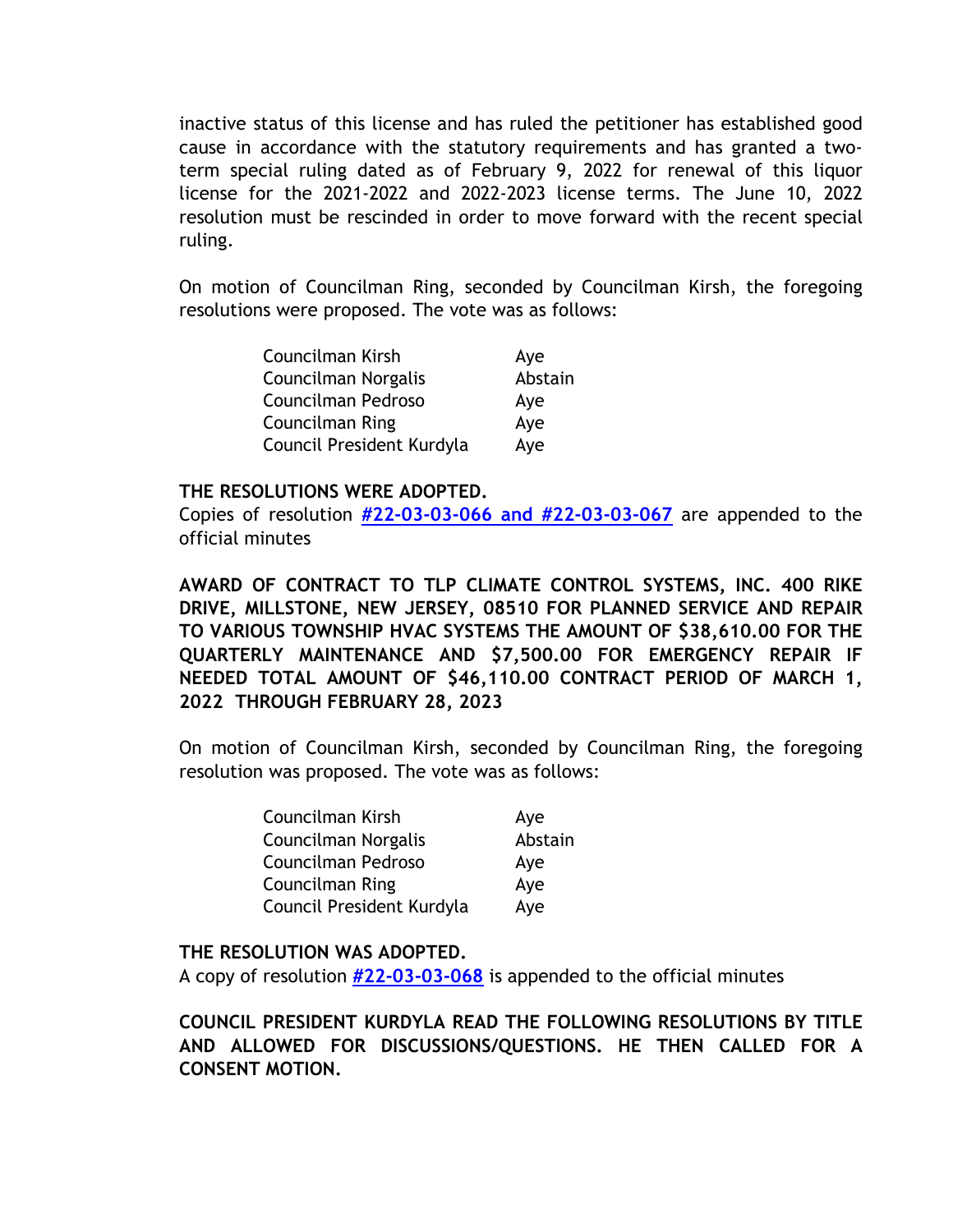**AUTHORIZING AN AWARD OF CONTRACT TO APPRAISAL SYSTEMS, INC. 264 SOUTH STREET, BUILDING 2, SUITE 1B, MORRISTOWN, NJ 07960, TO PERFORM PROFESSIONAL APPRAISAL INSPECTIONS AND RELATED SERVICES IN CONNECTION WITH THE TOWNSHIP REASSESSMENT PROGRAM FOR 2022 IN AN AMOUNT NOT TO EXCEED \$72,985.50** 

**AUTHORIZING AN INCREASE TO THE CONTRACT FOR ROAD SALT INVOICES FOR THE 2021-2022 WINTER SEASON TO THE SOMERSET COUNTY ROAD & BRIDGE DIVISION FROM \$80,000 NOT TO EXCEED \$150,000 AUTHORIZING AN INCREASE TO THE CONTRACT FOR THIRD PARTY SNOW REMOVAL TO K & J TREE SERVICE LLC. 16 STONY BROOK ROAD, BRANCHBURG, NEW JERSEY 08853 FROM \$75,000. TO \$175,000.** 

**AUTHORIZING AN INCREASE TO THE CONTRACT FOR RUDERMAN & ROTH, LLC 675 MORRIS AVE #100, SPRINGFIELD, NJ 07081 FOR LEGAL MATTERS REQUIRING SPECIAL COUNSEL FROM \$14,652.00 TO \$22,330.50** 

**AUTHORIZING CHANGE ORDER NO. 1/FINAL CHANGE ORDER INCREASING THE CONTRACT PRICE FROM \$290,781.21 TO \$347,751.15, AN INCREASE OF 19.59% OR \$56,969.94, AUTHORIZING ACCEPTANCE OF THE PROJECT, RELEASE OF THE PERFORMANCE BOND, ACCEPTANCE OF THE MAINTENANCE BOND, AND FINAL PAYMENT TO YOUR WAY CONSTRUCTION. INC. (404 COIT STREET, IRVINGTON, NJ 07111) FOR MOUNTAINSIDE LANE IMPROVEMENT PROJECT, FUNDED THROUGH THE 2018 AND 2020 CAPITAL FUND** 

**AUTHORIZING CHANGE ORDER NO. 1/FINAL CHANGE ORDER INCREASING THE CONTRACT PRICE FROM \$301,742.07 TO \$353,065.96 AN INCREASE OF 17.01% OR \$51,323.89, AUTHORIZING ACCEPTANCE OF THE PROJECT, RELEASE OF THE PERFORMANCE BOND, ACCEPTANCE OF THE MAINTENANCE BOND, AND FINAL PAYMENT TO TOP LINE CONSTRUCTION CORP., FOR THE STEEPLE CHASE LANE IMPROVEMENT PROJECT, FUNDED THROUGH THE 2020 CAPITAL FUND AND THE 2020 NJDOT MUNICIPAL AID GRANT** 

**AUTHORIZING CHANGE ORDER NO. 1/FINAL CHANGE ORDER INCREASING THE CONTRACT PRICE FROM \$22,604.00 TO \$43,999.00 AN INCREASE OF 94.65% OR \$21,395.00, AUTHORIZING ACCEPTANCE OF THE PROJECT, AND FINAL PAYMENT TO DESANTIS CONSTRUCTION, INC. (PO BOX 6030, SOMERSET, NJ 08875) FOR THE SHERWOOD ROAD DRAINAGE PROJECT, FUNDED THROUGH THE 2017 & 2019 CAPITAL FUNDS** 

**AUTHORIZING CHANGE ORDER NO. 1/FINAL CHANGE ORDER DECREASING THE CONTRACT PRICE FROM \$922,905.70 TO \$868,600.94 WHICH IS A DECREASE OF 5.88% OR \$54,304.76, AUTHORIZING ACCEPTANCE OF THE PROJECT,**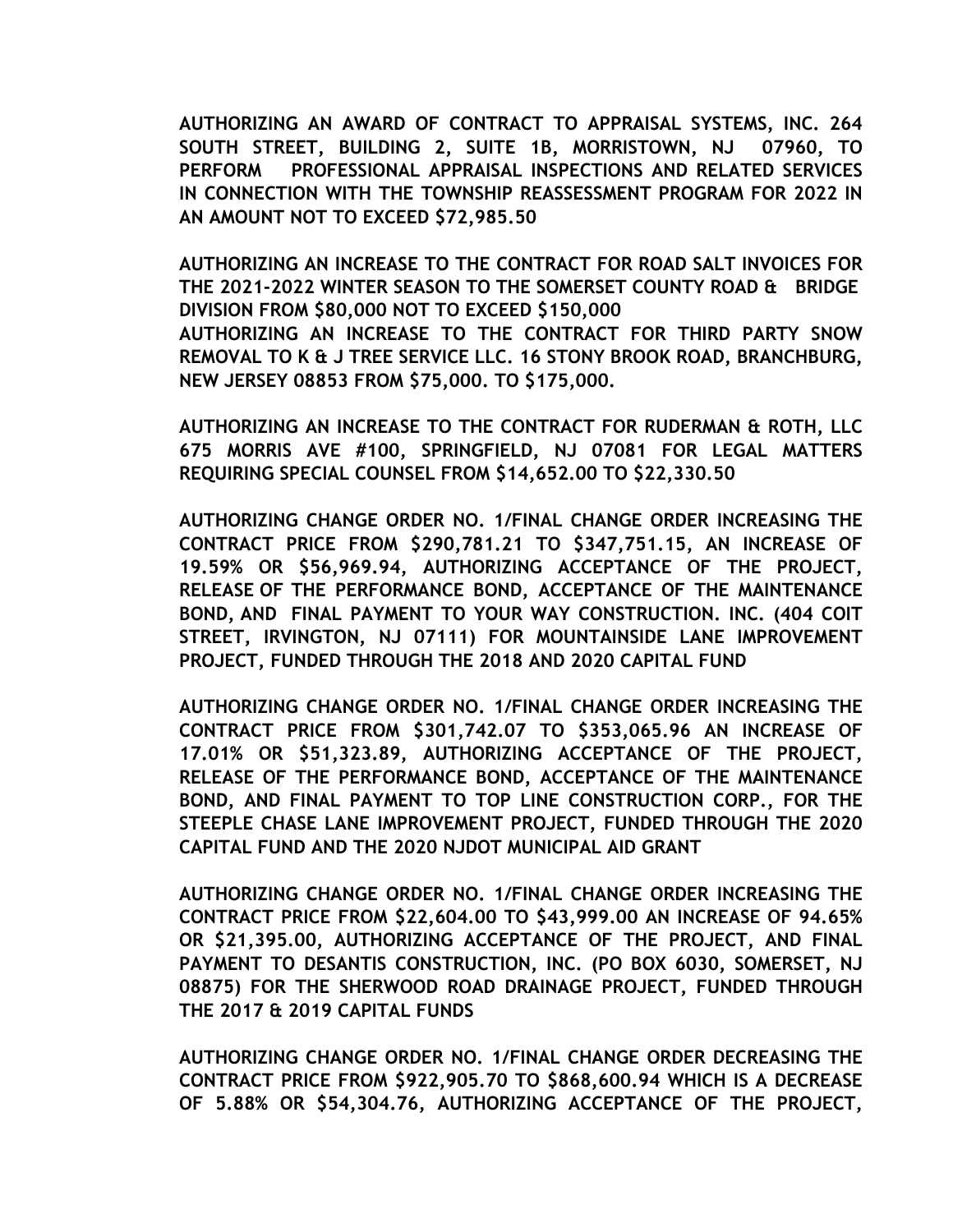## **RELEASE OF THE PERFORMANCE BOND, ACCEPTANCE OF THE MAINTENANCE BOND, AND FINAL PAYMENT TO TOP LINE CONSTRUCTION CORP., FOR THE 2021-7 ROADWAY IMPROVEMENT PROJECT, FUNDED THROUGH THE 2020 AND 2021 CAPITAL FUNDS**

On motion of Councilman Ring, seconded by Councilman Kirsh, the foregoing resolutions were proposed. The vote was as follows:

| Councilman Kirsh          | Aye     |
|---------------------------|---------|
| Councilman Norgalis       | Abstain |
| Councilman Pedroso        | Aye     |
| Councilman Ring           | Aye     |
| Council President Kurdyla | Aye     |

#### **THE RESOLUTION WAS ADOPTED.**

Copies of resolution **[#22-03-03-069 thru #22-03-03-076](https://www.bridgewaternj.gov/wp-content/uploads/2022/06/22-03-03-069-thru-76.pdf)** are appended to the official minutes

## **AUTHORIZING RELEASE OF THE CASH PERFORMANCE GUARANTEE AND ACCEPTANCE OF THE SITE IMPROVEMENTS FOR HAMPTON MEADOWS, LLC, 9 FINDERNE AVENUE, BLOCK 303, LOT 6)**

Township Administrator Pappas explained this resolution will allow for the release of the performance guarantee. William Burr, Township Engineer has confirmed the project has been completed and monies can be released.

On motion of Councilman Ring, seconded by Councilman Kirsh, the foregoing resolution was proposed. The vote was as follows:

| Councilman Kirsh          | Aye     |
|---------------------------|---------|
| Councilman Norgalis       | Abstain |
| Councilman Pedroso        | Aye     |
| Councilman Ring           | Aye     |
| Council President Kurdyla | Aye     |

#### **THE RESOLUTION WAS ADOPTED.**

A copy of resolution **[#22-03-03-077](https://www.bridgewaternj.gov/wp-content/uploads/2022/06/22-03-03-077.pdf)** is appended to the official minutes

**AUTHORIZING EXECUTION OF A SITE ACCESS AGREEMENT BETWEEN THE TOWNSHIP OF BRIDGEWATER AND ALGONQUIN GAS TRANSMISSION, LLC FOR SURVEYING OF AN EXISTING PIPELINE ON BLOCK 168, LOT 23.16 (MILLTOWN ROAD)**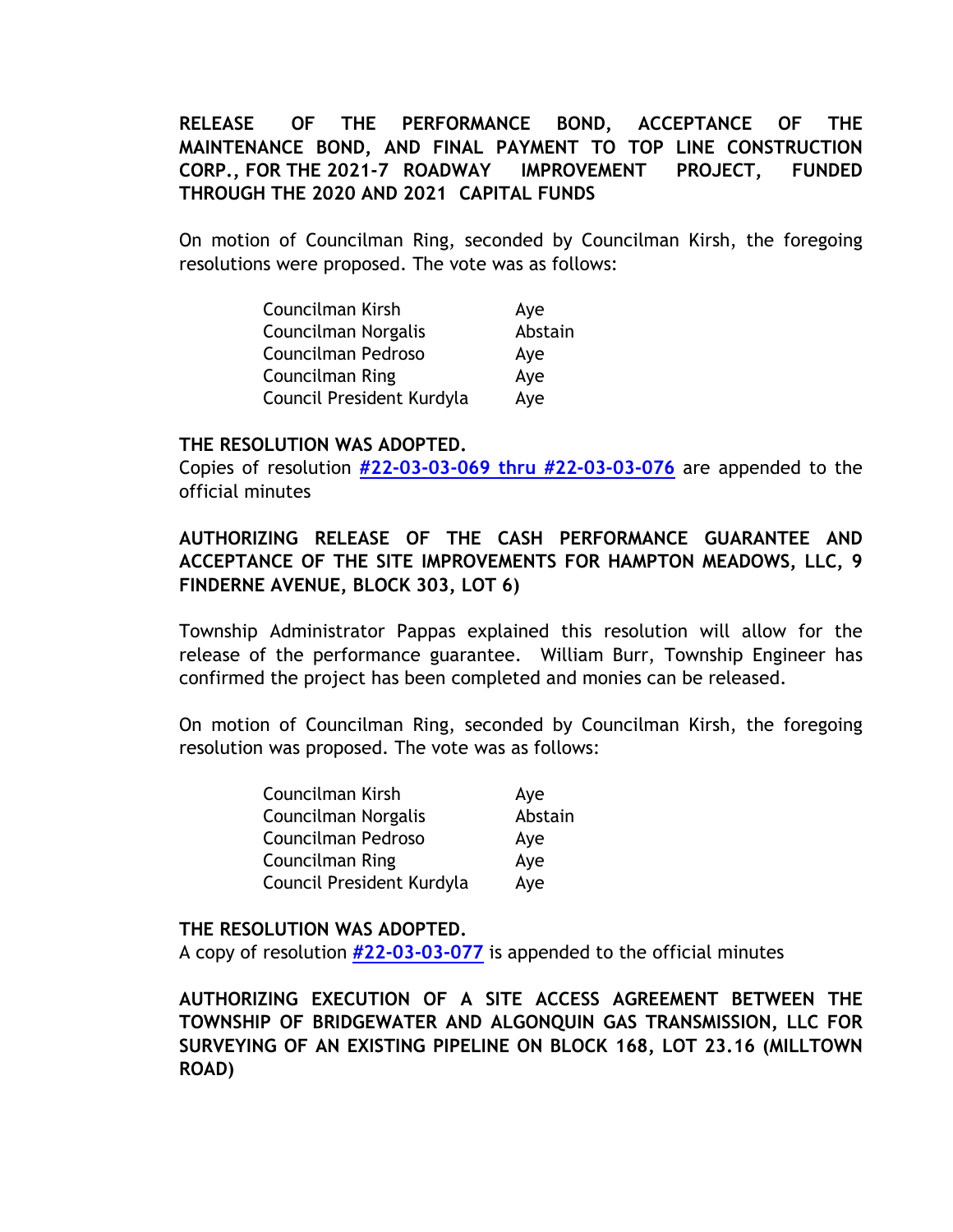On motion of Councilman Kirsh, seconded by Councilman Ring, the foregoing resolution was proposed. The vote was as follows:

| Councilman Kirsh          | Aye     |
|---------------------------|---------|
| Councilman Norgalis       | Abstain |
| Councilman Pedroso        | Aye     |
| Councilman Ring           | Aye     |
| Council President Kurdyla | Aye     |

## **THE RESOLUTION WAS ADOPTED.**

A copy of resolution **[#22-03-03-078](https://www.bridgewaternj.gov/wp-content/uploads/2022/06/22-03-03-078.pdf)** is appended to the official minutes

# **AUTHORIZING EXECUTION OF A TEMPORARY SITE ACCESS AGREEMENT BETWEEN THE TOWNSHIP OF BRIDGEWATER AND GEORGE WALKER FIELD, INC. DBA SOMERSET AIR SERVICE TO PERMIT THE REMOVAL OF ONE (1) TREE FROM BLOCK 442, LOT 19 FRONTING ON LOVE ROAD**

It was the Consensus of the governing body to add a condition to the resolution that there would be a \$250.00 contribution to the tree fund.

On motion of Councilman Kirsh, seconded by Councilman Ring, the foregoing resolution was proposed as amended. The vote was as follows:

| Councilman Kirsh          | Aye     |
|---------------------------|---------|
| Councilman Norgalis       | Abstain |
| Councilman Pedroso        | Aye     |
| <b>Councilman Ring</b>    | Aye     |
| Council President Kurdyla | Aye     |

## **THE RESOLUTION WAS ADOPTED.**

A copy of resolution **[#22-03-03-079](https://www.bridgewaternj.gov/wp-content/uploads/2022/06/22-03-03-079.pdf)** is appended to the official minutes

## **AUTHORIZING EXECUTION OF A DEVELOPER'S AGREEMENT BETWEEN THE TOWNSHIP OF BRIDGEWATER AND NEW YORK SMSA LIMITED PARTNERSHIP FOR A TEMPORARY CELL TOWER LOCATED ON BLOCK 168, LOT 18 (551 MILLTOWN ROAD) IN THE TOWNSHIP OF BRIDGEWATER**

New York SMSA Limited Partnership ("Verizon") obtained Preliminary and Final Site Plan Approval and certain bulk variances for a temporary cell tower on the subject property, memorialized by Resolution of the Planning Board on July 14, 2020. The Township subsequently entered into a lease agreement with Verizon concerning the construction of a temporary cell tower on the subject property. The purpose of this Agreement is to address the obligations of Verizon as delineated in the Resolution of approval and the reports of Scarlett Doyle,